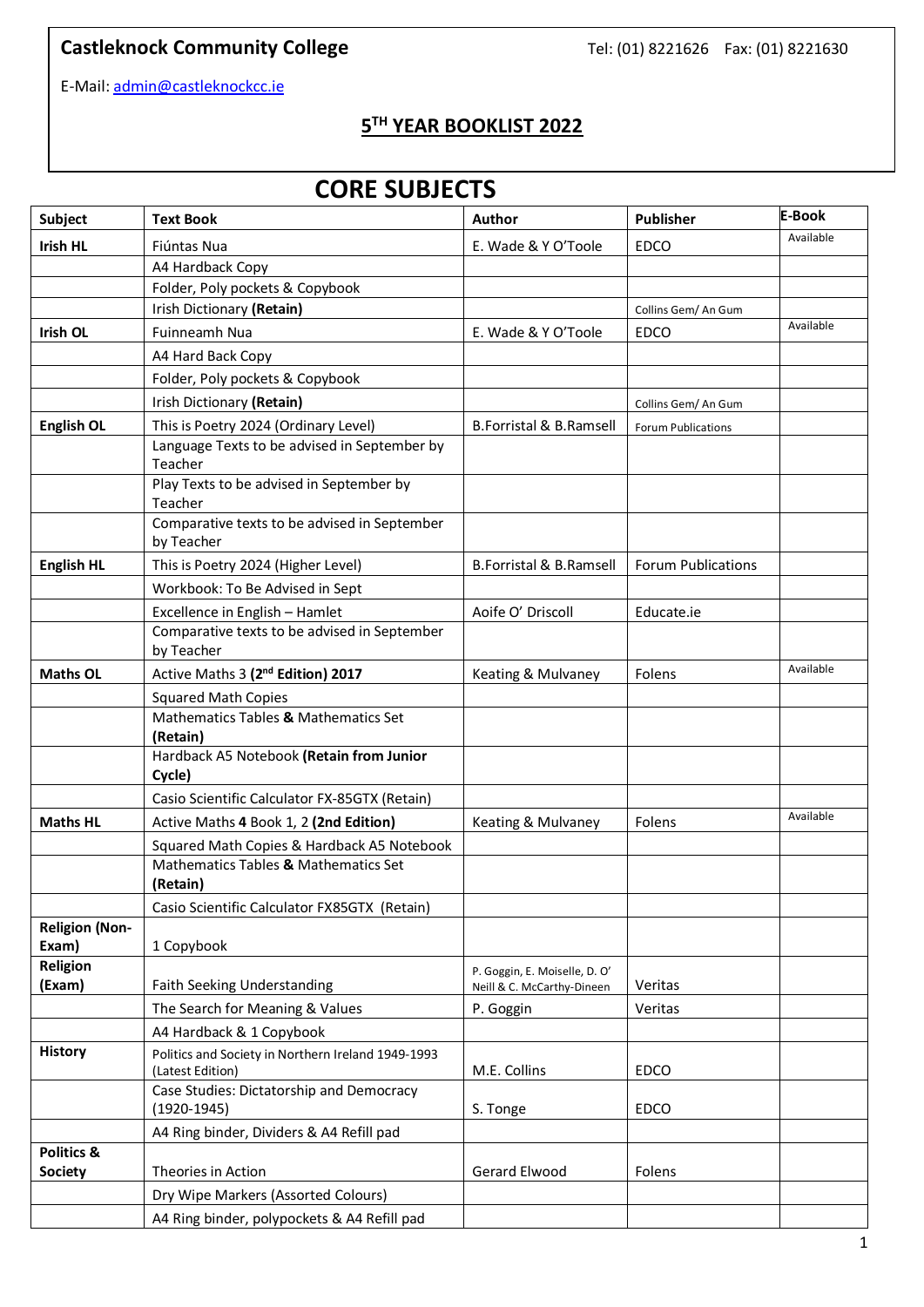| <b>Classical</b>   |                                                                           |                                       |                              |                        |
|--------------------|---------------------------------------------------------------------------|---------------------------------------|------------------------------|------------------------|
| <b>Studies</b>     | The Gallic Wars                                                           | Julius Caesar                         | <b>Oxford World Classics</b> |                        |
|                    | The Campaigns of Alexander                                                | Arrian                                | Penguin Classics             |                        |
|                    | Age of Alexander                                                          | Plutarch                              | Penguin Classics             |                        |
|                    | The Odyssey                                                               | Homer                                 | Penguin Classics             |                        |
|                    | The Aeneid                                                                | Virgil                                | Penguin Classics             |                        |
| Ag. Science        | Breaking Ground & Agricultural Science Today<br>(3 <sup>rd</sup> Edition) | C. Cronin & S. Tiernan                | <b>EDCO</b>                  |                        |
|                    | A4 Hardback Science Copy                                                  |                                       |                              |                        |
|                    | A4 Folder and Poly Pockets                                                |                                       |                              |                        |
|                    | 1 Hardback Copy                                                           |                                       |                              |                        |
|                    | Textbook to be ordered for class in Sept by                               |                                       |                              |                        |
| Geography          | teacher (Cost €35 payable online)                                         |                                       |                              |                        |
|                    | A4 Ringbinder & Poly Pockets                                              |                                       |                              |                        |
|                    | 1 Hardback Copy & 1 Copybook                                              |                                       |                              |                        |
| <b>Biology</b>     | Life                                                                      | S. Scott-Sweeney & K.<br>Maume        | Folens                       | Available at<br>a cost |
|                    | Leaving Certificate Biology Experimental Book                             | Rice/Conroy                           | <b>EDCO</b>                  |                        |
|                    | A4 Folder & Poly Pockets                                                  |                                       |                              |                        |
|                    | Hard Back Copy & A4 Hardback science copy                                 |                                       |                              |                        |
| <b>Physics</b>     | Real World Physics                                                        | D. O'Regan                            | Folens                       |                        |
|                    | A4 Hardback Science Copy                                                  |                                       |                              |                        |
|                    | A4 Folder & Poly Pockets                                                  |                                       |                              |                        |
|                    | Hardback Copy                                                             |                                       |                              |                        |
| Chemistry          | Chemistry Live! 2 <sup>nd</sup> Edition                                   | D. Kennedy                            | Folens                       | Available              |
|                    | Chemistry Live Workbook                                                   | D Kennedy                             | Folens                       |                        |
|                    | A4 Folder & Poly Pockets                                                  |                                       |                              |                        |
|                    | Hard Back Copy                                                            |                                       |                              |                        |
|                    | <b>Exercise Book</b>                                                      |                                       |                              |                        |
| <b>Accounting</b>  | Accounting for Senior Cycle (4 <sup>th</sup> Edition)                     | C. Tyrell, D. Kielthy                 | <b>EDCO</b>                  | Available              |
| <b>Business</b>    | <b>Inside Business</b>                                                    | D. Kielthy, L. O'Byrne                | EDCO                         | Available              |
| <b>Economics</b>   | Economics Now Leaving Cert Textbook & Exam<br>Handbook                    | Michael Ruane                         | <b>Gill Education</b>        | Available              |
| <b>Music</b>       | Bach: Cantata BWV 78                                                      |                                       | OPUSII                       |                        |
|                    | Tchaikovsky: Romeo and Juliet Fantasy<br>Overture                         |                                       | OPUSII                       |                        |
|                    | Mercury / Queen: 'Bohemian Rhapsody'                                      |                                       | OPUSII                       |                        |
|                    | Leaving Certificate Workbook Course A                                     | M. Costello                           | Folens                       |                        |
|                    | A4 Manuscript                                                             |                                       |                              |                        |
|                    | A4 Folder & Poly pockets & copybook                                       |                                       |                              |                        |
|                    | Art Pack @ €55 Available from teacher Payable                             |                                       |                              |                        |
| Art                | in August-Online                                                          |                                       |                              |                        |
|                    | New Appreciating Art Visual Studies for Leaving<br>Certificate            | Áine Ni Chárthaigh                    | <b>Gill Education</b>        |                        |
|                    | A4 Ring binder, Poly pockets                                              |                                       |                              |                        |
|                    | A4 Hardback                                                               |                                       |                              |                        |
|                    |                                                                           | P. Enright, G. Enright, P.<br>Campion |                              |                        |
| <b>Engineering</b> | Leaving Cert Engineering                                                  |                                       | <b>Bright Minds</b>          |                        |
|                    | A4 Manuscript Book Hardback (Code ASE4)                                   |                                       | Easons                       |                        |
| Construction       | A3 Polypocket Folder                                                      |                                       |                              |                        |
| <b>Studies</b>     | <b>Essential Construction Studies Revision Journal</b>                    | S. Colgan & T. Sheppard               | Educate.ie                   |                        |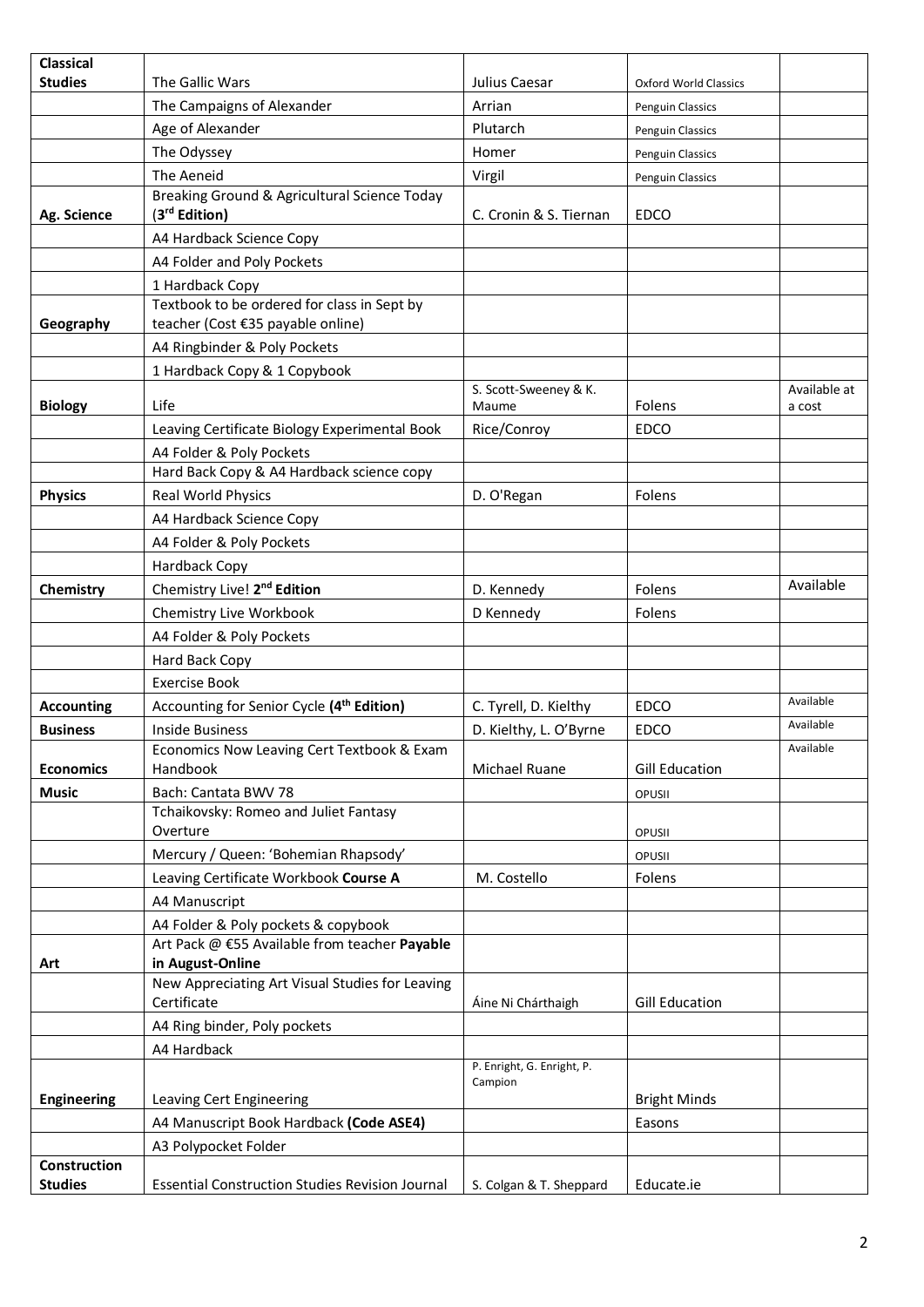| Construction       |                                                                                                             | E Corcoran S King & W |                       |           |
|--------------------|-------------------------------------------------------------------------------------------------------------|-----------------------|-----------------------|-----------|
| St. (Cont.)        | <b>Get Constructive</b>                                                                                     | Nolan                 | Educate.ie            |           |
|                    | A3 Display Folder & A4 Ringbinder                                                                           |                       |                       |           |
|                    | A4 Manuscript Book Hardback (code ASE4)                                                                     |                       | Easons                |           |
|                    | Set of Good Quality Colouring Pencils                                                                       |                       |                       |           |
| <b>Technology</b>  | Technology for Leaving Certificate                                                                          | G. Enright            | Goldenkey             |           |
|                    | A4 Manuscript Book Hardback                                                                                 |                       | Easons                |           |
|                    | Fine Line Pens 0.2, 0.5, 0.7 Black                                                                          |                       |                       |           |
|                    | Set Of Good Quality Colouring Pencils                                                                       |                       |                       |           |
|                    | A3 Display Folder                                                                                           |                       |                       |           |
|                    | A3 Mesh Storage Wallet                                                                                      |                       |                       |           |
|                    | Plane & Descriptive Geometry & Applied                                                                      |                       | www.dcgsolutions.ie   |           |
| <b>DCG</b>         | Graphics Book (Book 1 &2)                                                                                   |                       | & Bookhaven           |           |
|                    | Drawing Kit: (Setsquares, Compass, Protractor                                                               |                       |                       |           |
|                    | 45Deg, 60Deg, Ruler & 2H & 5H HB Pencil)<br>A2 Drawing Board Optional (If you have a                        |                       |                       |           |
|                    | squared edged desk, drawing board isn't                                                                     |                       |                       |           |
|                    | required)                                                                                                   |                       |                       |           |
|                    | A2 T Square                                                                                                 |                       |                       |           |
|                    | A3 Document Wallet                                                                                          |                       |                       |           |
|                    | Set of Good Quality Colouring Pencils                                                                       |                       |                       |           |
|                    | Fine Line Pens- Assorted Colour 0.1mm                                                                       |                       |                       |           |
|                    | Diameter                                                                                                    |                       |                       | Available |
| Home Ec.           | Complete Home Economics (2 <sup>nd</sup> Edition)<br>Complete Home Economics (2 <sup>nd</sup> Edition) Exam | L Gillick & L Healy   | Educate.ie            |           |
|                    | Skillbuilder Workbook                                                                                       | L Gillick & L Healy   | Educate.ie            |           |
|                    | Navy/Navy + White Striped Apron                                                                             |                       |                       |           |
|                    | A4 Note Copies                                                                                              |                       |                       |           |
| P.E. Exam          |                                                                                                             |                       |                       |           |
| Subject            | On Your Marks LC PE Higher & Ordinary Level                                                                 | J Carey & J Kiernan   | Mentor                |           |
|                    | A4 Lined Hardback                                                                                           |                       |                       |           |
|                    | Official PE Uniform                                                                                         |                       | Grants                |           |
| <b>LCVP</b>        | Making it Happen 3rd Edition                                                                                | C. McHale             | Folens                | Available |
|                    | A4 Ring binder, Dividers, Poly pockets, A4<br>writing pad                                                   |                       |                       |           |
|                    |                                                                                                             |                       |                       |           |
|                    | <b>USB Memory Stick</b>                                                                                     |                       | <b>EDCO</b>           |           |
|                    | <b>LCVP Past Exam Papers</b>                                                                                |                       |                       | Available |
| Japanese           | Nihongo Kantan                                                                                              | Ursula Zimmermann     | Internationalbooks.ie |           |
|                    | Hiragana Kantan<br>Grammar Copy & 1 palm size notebook for                                                  | Ursula Zimmermann     | Internationalbooks.ie |           |
|                    | vocab                                                                                                       |                       |                       |           |
|                    | Ways to Well-BeingA Well- Being Course for                                                                  |                       | The Super             |           |
| <b>Life Skills</b> | Students                                                                                                    | J. Doran              | Generation            |           |
| P.E.               | Official P.E Uniform                                                                                        |                       | Grants                |           |
| Computer           |                                                                                                             | Brett, A Becker & K   |                       |           |
| <b>Science</b>     | Computer Science for Leaving Certificate                                                                    | Quill                 | Golden Key            |           |

## **LANGUAGES**

| <b>French HL</b> | Montages, Toujours                           | J. Dobbyn, D. Farrell | <b>Gill Education</b> | Available |
|------------------|----------------------------------------------|-----------------------|-----------------------|-----------|
|                  | Ecoutez Bien 2, Listening Book               | . Dunne               | Folens                |           |
|                  | Bien Dit, Oral Book (3rd Edition)            | S. McDermott          | EDCO                  |           |
|                  | Cle á la Grammaire (Grammar & Practice book) | D. Webb               | Educate.ie            | Available |
|                  | 1 A4 Hardback & 1 Copybook                   |                       |                       |           |